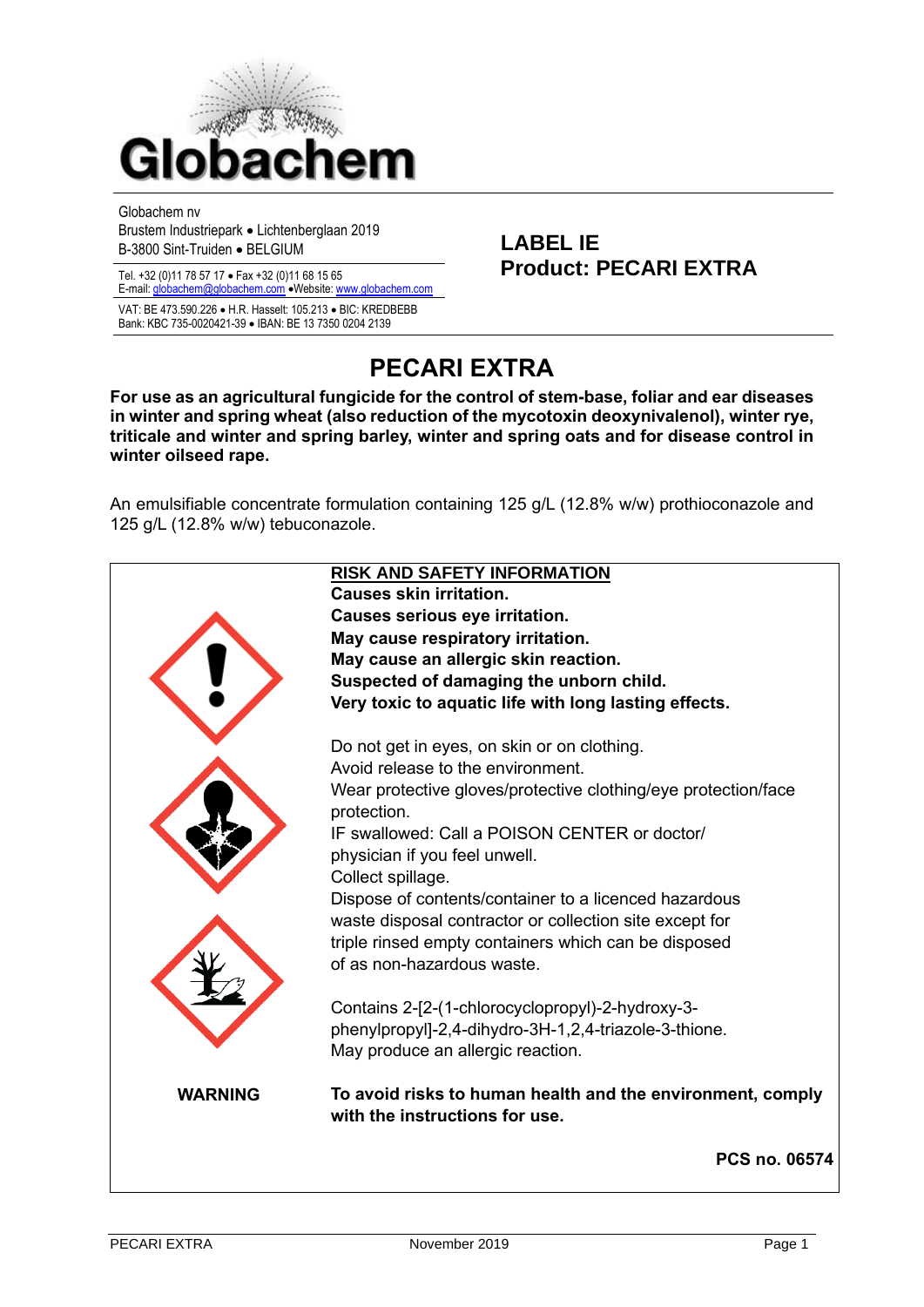

#### **IMPORTANT INFORMATION**

#### FOR PROFESSIONAL USE ONLY AS AN AGRICULTURAL FUNGICIDE

| Crops:               | Maximum            | <b>Maximum total</b> | Latest time of    |
|----------------------|--------------------|----------------------|-------------------|
|                      | individual dose    | dose per season      | application       |
| Wheat, triticale and | 1.0 litres product | 2.0 litres product   | End of flowering, |
| winter rye           | per hectare        | per hectare          | (GS 69)           |
| Barley and oats      | 1.0 litres product | 2.0 litres product   | Beginning of      |
|                      | per hectare        | per hectare          | flowering (GS 61) |
| Oilseed rape         | 1.0 litres product | 2.0 litres product   | 56 days before    |
| (winter and spring)  | per hectare        | per hectare          | harvest           |

#### **Other specific restrictions:**

 A minimum of 21 days must be observed between applications to the above crops. Do not apply by hand held equipment.

#### **READ THE LABEL BEFORE USE. USING THIS PRODUCT IN A MANNER THAT IS INCONSISTENT WITH THE LABEL MAY BE AN OFFENCE.**

#### **FOR PROFESSIONAL USE ONLY**

For 24 hour emergency information contact Globachem n.v. Telephone: +32 11 78 57 17

## **PROTECT FROM FROST - STORE IN A COOL DRY PLACE**

#### **READ ALL INSTRUCTIONS CAREFULLY BEFORE USE**

**Registration holder: GLOBACHEM NV** Brustem Industriepark- Lichtenberglaan 2019 B-3800 Sint-Truiden - Belgium Tel: +32 11 78 57 17 - Fax: +32 11 68 15 65 E-mail: [globachem@globachem.com](mailto:globachem@globachem.com) Web: [www.globachem.com](http://www.globachem.com/)

**Contents: 5 L ℮**

**Batch No: see bottle**

## **SAFETY PRECAUTIONS**

#### **OPERATOR PROTECTION**

Engineering control of operator exposure must be used where reasonably practicable in addition to the following personal protective equipment:

WEAR SUITABLE PROTECTIVE CLOTHING (COVERALLS) AND SUITABLE PROTECTIVE GLOVES AND FACE PROTECTION when handling the concentrate.

WEAR SUITABLE PROTECTIVE CLOTHING (COVERALLS) when applying the product. WEAR SUITABLE PROTECTIVE CLOTHING (COVERALLS) AND SUITABLE PROTECTIVE GLOVES when handling contaminated surfaces.

Wash any contamination from eyes immediately.

Wash hands and exposed skin before meals and after work.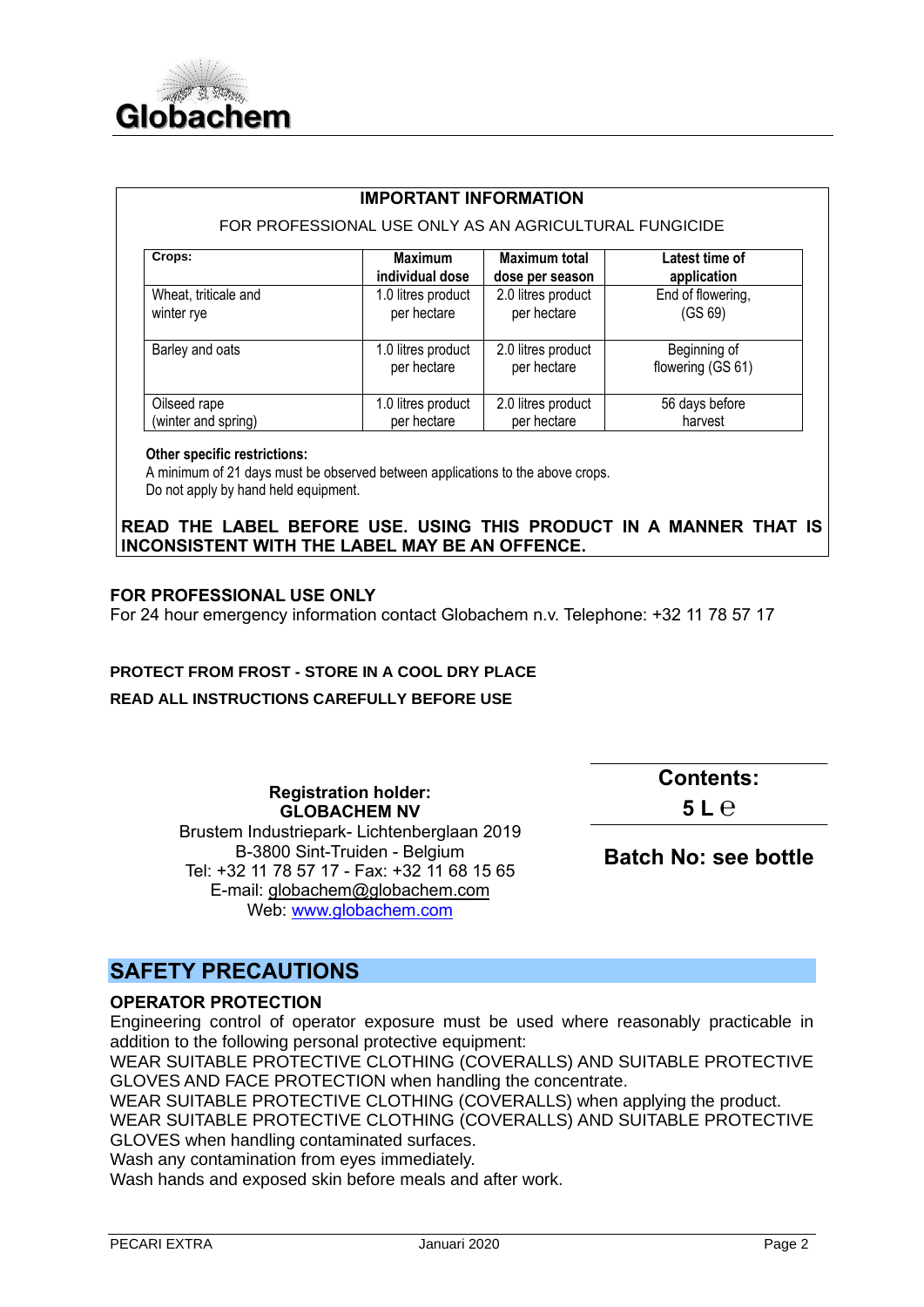

IF YOU FEEL UNWELL, seek medical advice (show the label where possible).

## **ENVIRONMENTAL PROTECTION**

Do not contaminate water with the product or its container. (Do not clean application equipment near surface water. Avoid contamination via drains from farmyards and roads).

To protect aquatic organisms respect an unsprayed buffer zone of 5m to surface water bodies. Spray must be aimed away from water.

#### **STORAGE AND DISPOSAL**

Do not re-use container for any purpose and dispose of safely.

Keep away from food, drink and animal feedingstuffs.

Keep out of reach of children.

RINSE CONTAINER THOROUGHLY by using an integrated pressure rinsing device or manually rinsing three times.

Add washings to sprayer at time of filling and dispose of safely.

## **DIRECTIONS FOR USE**

**IMPORTANT: This information is approved as part of the Product Label. All instructions within this section must be read carefully in order to obtain safe and successful use of this product.**

PECARI EXTRA is a mixture of a triazolinthione and triazole fungicide recommended for control of a wide range of diseases on winter and spring barley, winter and spring wheat, triticale, winter rye, winter and spring oats and for disease control in winter oilseed rape.

| Crop                 | <b>Maximum</b><br>individual<br>dose | <b>Maximum</b><br>total<br>dose per | Latest time of<br>application |
|----------------------|--------------------------------------|-------------------------------------|-------------------------------|
|                      |                                      | season                              |                               |
| Wheat, triticale and | 1.0 litres                           | 2.0 litres                          | End of flowering,             |
| winter rye           | product                              | product                             | (GS 69)                       |
|                      | per hectare                          | per hectare                         |                               |
| Barley and oats      | 1.0 litres                           | 2.0 litres                          | Beginning of                  |
|                      | product                              | product                             | flowering, (GS 61)            |
|                      | per hectare                          | per hectare                         |                               |
| Oilseed rape         | 1.0 litres                           | 2.0 litres                          | 56 days before                |
| (winter and spring)  | product                              | product                             | harvest                       |
|                      | per hectare                          | per hectare                         |                               |

## **RATE OF USE**

Method of application: Tractor mounted sprayer.

A spray pressure of 2-3 bar is recommended. Apply PECARI EXTRA in 200–300 litres per hectare water.

Apply as a medium spray quality.

A minimum of 21 days must be observed between applications to the above crops. Do not apply by hand held equipment.

#### **DISEASES CONTROLLED**

#### *CEREALS*

| .<br>wneat | . IAV<br>---- | <b>Dats</b> | 'VC |
|------------|---------------|-------------|-----|
|------------|---------------|-------------|-----|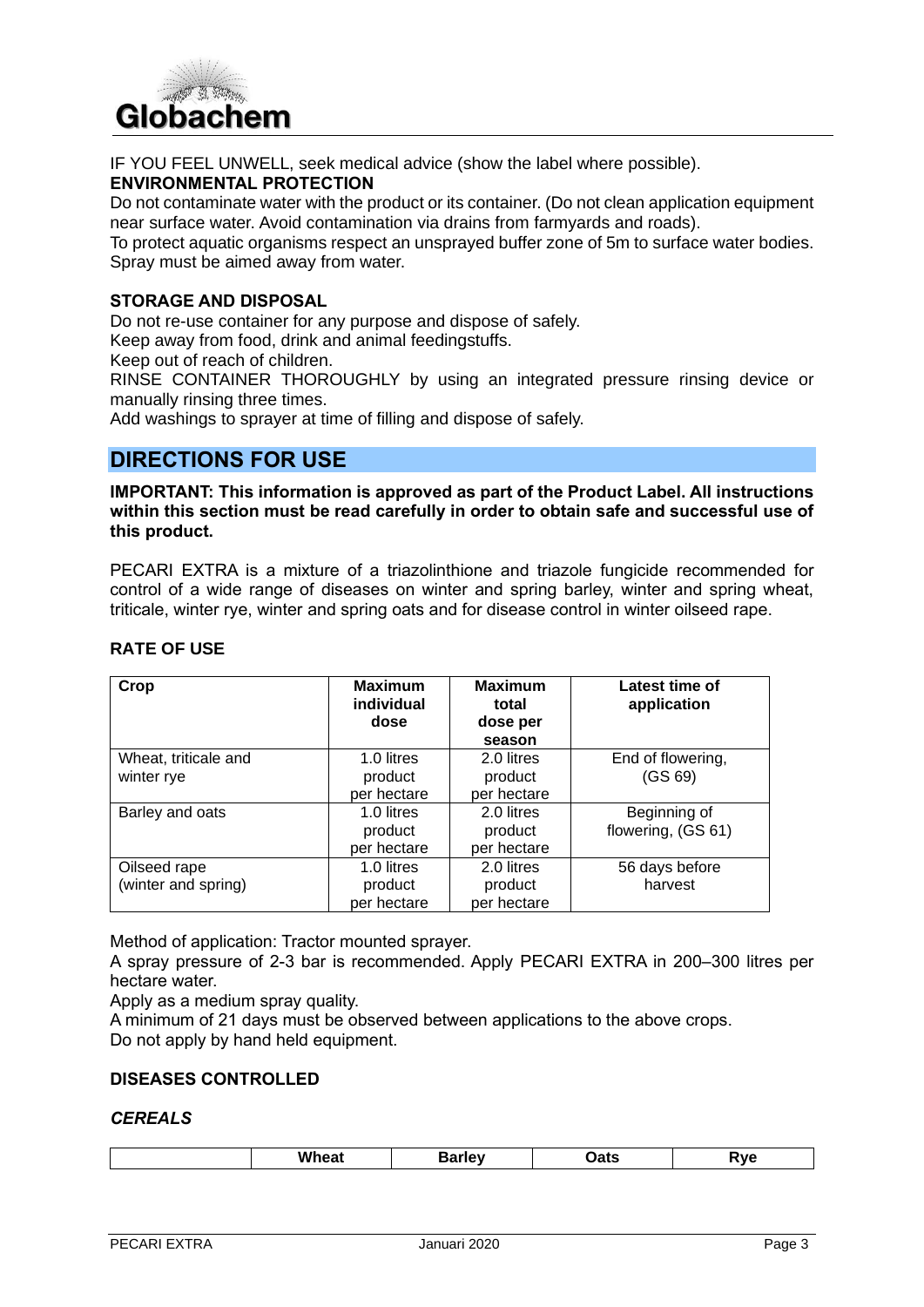

| Eyespot                   | $\mathsf{R}$  | $\mathsf{R}$          | $\mathsf{R}$   | $\mathsf{R}$    |
|---------------------------|---------------|-----------------------|----------------|-----------------|
| (Oculimacula              |               |                       |                |                 |
| spp.)                     |               |                       |                |                 |
| Septoria Leaf             | <b>MC</b>     |                       |                |                 |
| <b>Blotch</b>             |               |                       |                |                 |
| (Mycosphaerella           |               |                       |                |                 |
| graminicola)              | <b>MC</b>     |                       |                |                 |
| <b>Blotch</b><br>Glume    |               |                       |                | ۰               |
| (Stagonospora<br>nodorum) |               |                       |                |                 |
| Powdery<br>Mildew         | <b>MC</b>     | C                     | C              | C               |
| (Blumeria                 |               |                       |                |                 |
| graminis)                 |               |                       |                |                 |
| <b>Yellow Rust</b>        | С             | C                     |                |                 |
| <b>Brown Rust</b>         | Ć             | Ć                     |                | Ć               |
| Crown Rust                |               | -                     | Ć              | ٠               |
|                           | <b>MC</b>     |                       |                |                 |
| Tan Spot                  |               |                       |                |                 |
| Ear<br>Fusarium<br>blight | $\mathsf{R}$  | <b>MC</b>             |                |                 |
| Sooty Moulds              | $\mathsf{R}$  | R                     | $\blacksquare$ | $\blacksquare$  |
| Rhynchosporium            |               | <b>MC</b>             |                | C               |
| Leaf Blotch               |               |                       |                |                 |
| Net Blotch                |               | C                     |                |                 |
|                           | $C =$ Control | MC = Moderate Control |                | $R =$ Resistant |

#### **Eyespot (***Oculimacula* **spp.)**

PECARI EXTRA reduces the incidence and severity of eyespot. Spray in the spring at the first sign of disease, from when the leaf sheaths begin to become erect until the 2nd node is detectable (GS 30–32).

#### *Septoria* **Leaf Spot and Glume Blotch (***Septoria tritici* **and** *Leptosphaeria nodorum***)**

Apply before disease is established in the crop. To protect the upper leaves and ear apply PECARI EXTRA at full flag leaf emergence (GS 37) up to mid-flowering (GS 65). Where disease pressure remains high application may be repeated.

Applications to upper leaves where *S. tritici* symptoms are present are likely to be less effective.

#### **Powdery Mildew (***Blumeria graminis***)**

Apply PECARI EXTRA at the first signs of disease. Where disease pressure remains high application may be repeated.

#### **Yellow Rust**

Apply PECARI EXTRA at the first signs of disease. PECARI EXTRA controls yellow rust (*Puccinia striiformis*) in wheat. A second application may be made 3 weeks later if re-infection occurs. Applications made to established infections are likely to be less effective.

#### **Brown Rust**

Apply PECARI EXTRA at the first signs of disease. PECARI EXTRA controls brown rust in barley (*Puccinia hordei*), rye (*P. recondita*) and wheat (*P. recondita*). A second application may be made 3 weeks later if reinfection occurs. Applications made to established infections are likely to be less effective.

#### **Crown Rust (***Puccinia coronata***)**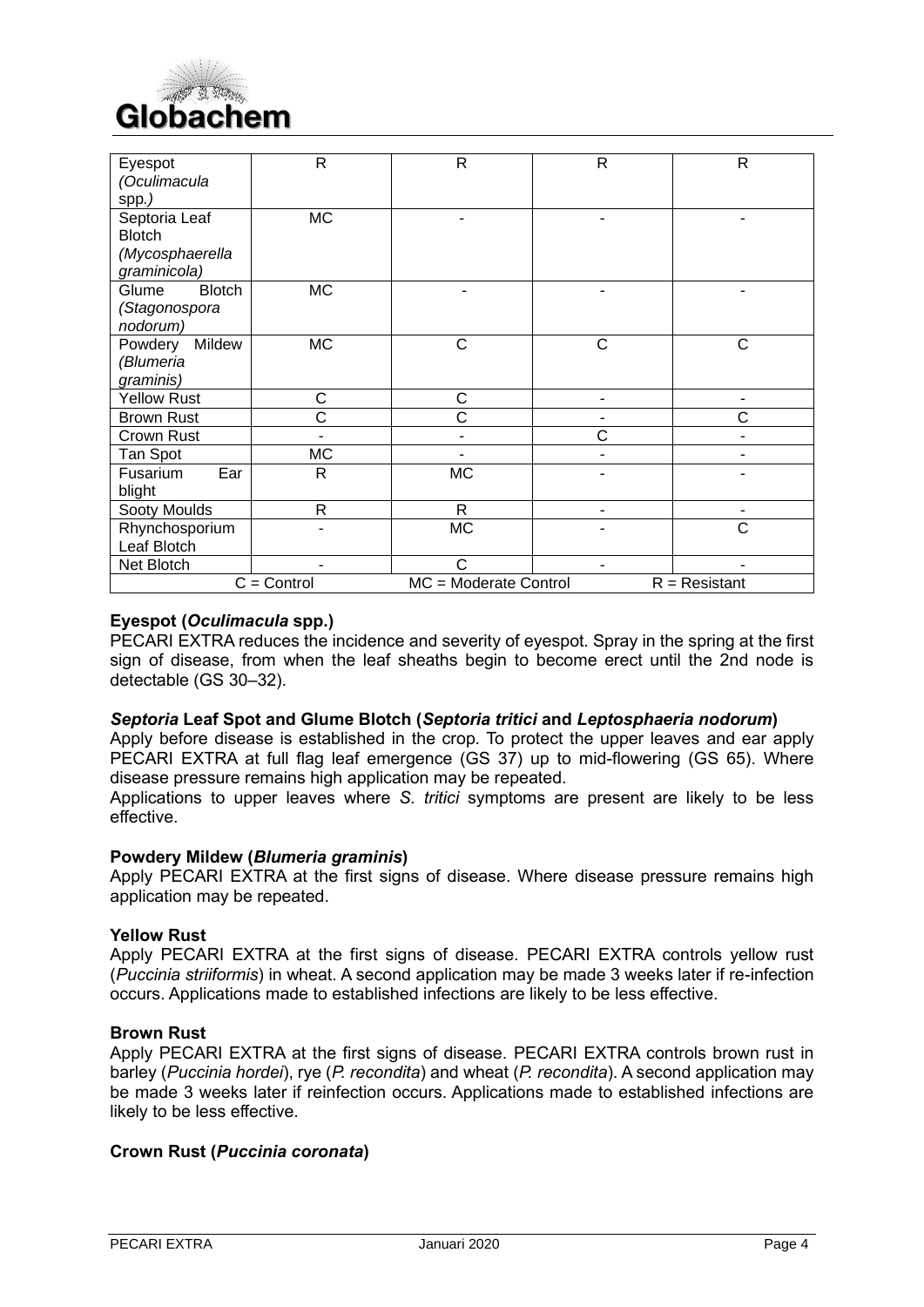

Apply PECARI EXTRA at the first signs of disease. PECARI EXTRA controls crown rust in winter and spring oats.

A second application may be made 3 weeks later if re-infection occurs. Applications made to established infections are likely to be less effective.

#### **Tan Spot (***Pyrenophora tritici-repensis***)**

Apply PECARI EXTRA at the first signs of disease in spring/early summer. Where disease pressure remains high application may be repeated.

#### **Ear Disease Complex**

Apply PECARI EXTRA soon after ear emergence until the end of flowering (GS 59-69) for control of

*Fusarium* ear blight and reduction of sooty moulds. Control of ear diseases can result in cleaner, brighter ears.

Through the reduction of ear blight, PECARI EXTRA effectively reduces the level of the *Fusarium* mycotoxin deoxynivalenol (DON) in wheat grain. However, where *Fusarium* levels are high, the reduction achieved may not always be sufficient to ensure that DON levels fall below the statutory limit.

#### **Leaf Blotch (***Rhynchosporium secalis***)**

PECARI EXTRA gives high levels of *Rhynchosporium* control. Apply PECARI EXTRA in spring at the first signs of disease. For severe infections a second application may be necessary 3 weeks later.

#### **Net Blotch (***Pyrenophora teres***)**

Apply PECARI EXTRA at the first signs of disease in spring/early summer. For severe infections, a second application 3 weeks later will give most effective control when conditions remain favourable for disease development.

#### *WINTER OILSEED RAPE*

|                             | Oilseed rape                   |
|-----------------------------|--------------------------------|
| Light Leaf Spot             | MC                             |
| Phoma Leaf spot/Stem Canker |                                |
| Sclerotinia stem rot        |                                |
| $C =$ Control               | $MC = Modern$ Moderate Control |

#### **Light Leaf Spot**

Apply PECARI EXTRA in autumn/winter (usually late October to early December) protectively. Follow up spray(s) may be required in early spring from the onset of stem elongation, depending on disease development.

#### *Phoma* **Leaf spot/Stem Canker**

Apply PECARI EXTRA in autumn at the first sign of disease. Repeat application in late autumn/winter, if disease symptoms reoccur.

#### *Sclerotinia* **stem rot (***Sclerotinia sclerotiorum***)**

Apply PECARI EXTRA at early to full flower.